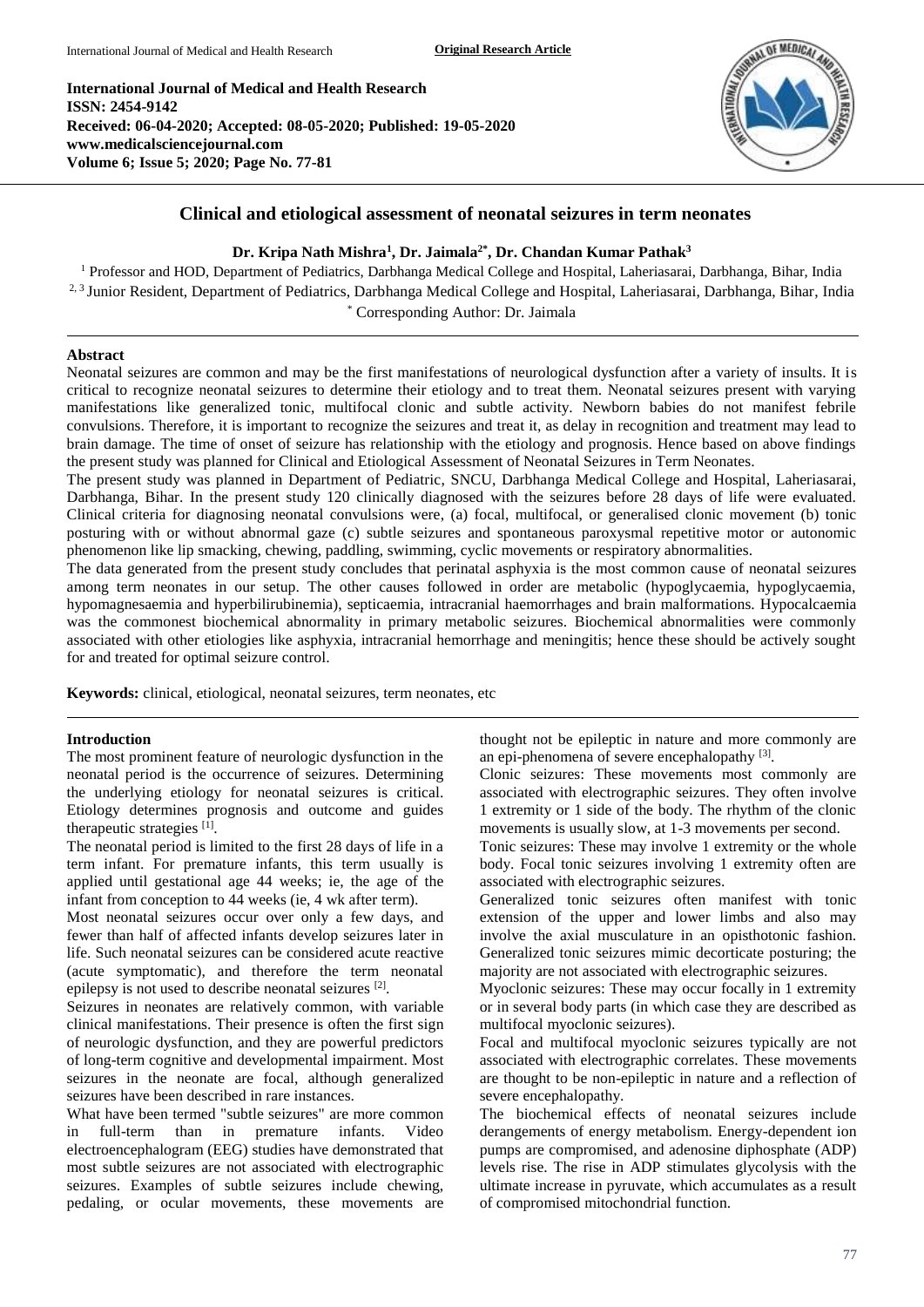Seizures occur when a large group of neurons undergo excessive, synchronized depolarization. Depolarization can result from excessive excitatory amino acid release (eg, glutamate) or deficient inhibitory neurotransmitter (eg, gamma amino butyric acid [GABA]).

Another potential cause is disruption of adenosine triphosphate (ATP) ̶ dependent resting membrane potentials, which cause sodium to flow into the neuron and potassium to flow out of the neuron. Hypoxic-ischemic encephalopathy disrupts the ATP-dependent sodiumpotassium pump and appears to cause excessive depolarization. It is an important cause of neonatal seizures  $[1, 4]$ <sub>.</sub>

Seizures resulting from hypoxic-ischemic encephalopathy may be seen in term and premature infants. They frequently present within the first 72 hours of life. Seizures may include subtle, clonic, or generalized seizures.

Intracranial hemorrhage occurs more frequently in premature than in term infants. Distinguishing infants with pure hypoxic-ischemic encephalopathy from those with intracranial hemorrhage often is difficult. Subarachnoid hemorrhage is more common in term infants. This type of hemorrhage occurs frequently and is not clinically significant. Typically, infants with subarachnoid hemorrhage appear remarkably well.

Germinal matrix-intraventricular hemorrhage is seen more frequently in premature than in term infants, particularly in infants born prior to 34 weeks' gestation. Subtle seizures are seen frequently with this type of hemorrhage. Subdural hemorrhage is seen in association with cerebral contusion. It is more common in term infants. Metabolic disturbances include hypoglycemia, hypocalcemia, and hypomagnesemia. Less frequent metabolic disorders, such as inborn errors of metabolism, are seen more commonly in infants who are older than 72 hours. Typically, they may be seen after the infant starts feeding.

"Early-onset epileptic encephalopathy" refers to a syndrome in which seizures are refractory to medications and severe cognitive/developmental issues are present. In those patients in whom structural and metabolic causes have been ruled out, genetic mutations are increasingly recognized. These mutations occur in genes that code for ion channel subunits (such as SCN1A, SCN8A, KCNT1) and other nueronal proteins and enzymes (such as CDKL5, STXBP1)<sup>[5]</sup>.

Intracranial infections (which should be ruled out vigorously) that are important causes of neonatal seizures include meningitis, encephalitis (including herpes encephalitis), toxoplasmosis, and cytomegalovirus (CMV) infections. The common bacterial pathogens include Escherichia coli and Streptococcus pneumoniae. While most cerebral malformations present with seizures at a later age, major malformation syndromes are important to consider. Lissencephaly, pachygyria, polymicrogyria, and linear sebaceous nevus syndrome can present with seizures in the neonatal period.

Benign neonatal seizure syndromes can be characterized by familial or idiopathic seizures. Benign familial neonatal seizures typically occur in the first 48-72 hours of life; the seizures disappear by age 2-6 months. A family history of seizures is usual. Development is typically normal in these infants.

Benign idiopathic neonatal seizures typically present at day 5 of life (ie, fifth day fits), with the vast majority presenting between days 4 and 6 of life. Seizures are often multifocal. Cerebrospinal fluid (CSF) analysis is usually unremarkable. The incidence of neonatal seizures in the United States has not been clearly established, although an estimated frequency of 80-120 cases per 100,000 neonates per year has been suggested. The incidence of seizures is higher in the neonatal period (ie, the first 4 wk after birth) than at any other time of life  $[6]$ .

Neonatal seizures by definition occur within the first 4 weeks of life in a full-term infant and up to 44 weeks from conception for premature infants. Seizures are most frequent during the first 10 days of life. Prognosis is determined by the etiology of the neonatal seizures. If the EEG background is normal, the prognosis is excellent for seizures to resolve; normal development is likely  $[7, 8]$ .

Severe EEG background abnormalities indicate poor prognosis; such patients frequently have cerebral palsy and epilepsy. The presence of spikes on EEG is associated with a 30% risk of developing future epilepsy. The prognosis following neonatal seizures that result from isolated subarachnoid hemorrhage is excellent, with 90% of children not having residual neurologic deficits.

Pisani *et al* devised a scoring system for early prognostic assessment after neonatal seizures. Analysis of 106 newborns with neonatal seizures who were followed prospectively to 24 months' postconceptional age identified 6 independent risk factors for adverse outcome: (1) birth weight, (2) Apgar score at 1 minute, (3) neurologic examination at seizure onset, (4) cerebral ultrasonogram, (5) efficacy of anticonvulsant therapy, and (6) presence of neonatal status epilepticus.

Each variable was scored from 0 to 3 to represent the range from normal to severely abnormal; these were then added together to produce a total composite score, ranging from 0 to 12. A cutoff score of 4 or higher provided the greatest sensitivity and specificity for prediction of adverse neurologic outcome [9] .

Neonatal seizures are a risk factor that markedly increases rates of long-term morbidity and neonatal mortality. The presence of neonatal seizures is the best predictor of longterm physical and cognitive deficits. Acute neonatal seizures should be treated aggressively, although controversy exists as to the optimal treatment for them [11].

When clinical seizures are present, a rigorous workup to determine an underlying etiologic cause should be initiated quickly. Electrolyte imbalances should be corrected through a central venous site. Hypocalcemia should be treated cautiously with calcium, since leakage of calcium into subcutaneous tissue can cause scarring.

When an inborn error of metabolism is suspected, discontinue feeding, since feeding may exacerbate the seizures and encephalopathy. Institute intravenous solutions. Once these issues have been addressed, antiepileptic drug (AED) therapy should be considered. Phenobarbitone is the initial drug of choice. If seizures persist, the use of phenytoin should be considered.

Patients with seizures resulting from intracranial hemorrhage should have head circumference measurements performed daily. A rapid increase in head circumference may indicate hydrocephalus.

Seizure medication concentrations should be monitored during the acute period. These drugs often are discontinued between ages 3 and 6 months if further seizures have not occurred. A trend toward earlier discontinuation has met with good results. A general recommendation is to use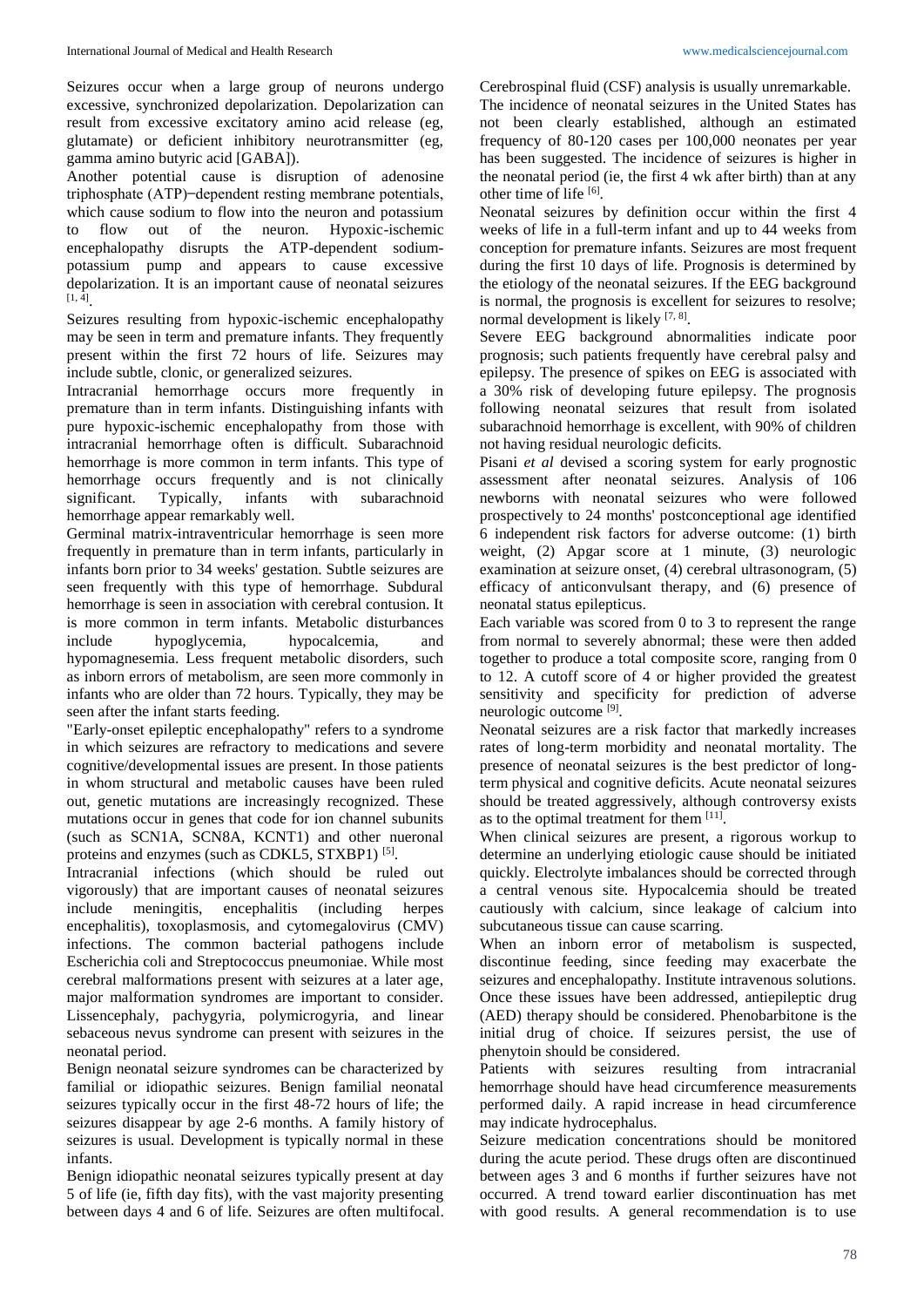AEDs for 3 months, but electroencephalography may be helpful in deciding when to stop AEDs. If the patient remains seizure free, then medications may be tapered gradually. If the patient is on 2 AEDs, then one should be tapered first before considering withdrawal of the other.

If seizures recur, then the patient should be placed back on AEDs. Since phenobarbitone and phenytoin have disadvantages, including long-term side effects and, for phenytoin, difficulty maintaining levels, other medications may be considered. Some options include levetiracetam, oxcarbazepine, and topiramate.

Neonatal seizures are common and may be the first manifestations of neurological dysfunction after a variety of insults. It is critical to recognize neonatal seizures to determine their etiology and to treat them. Neonatal seizures present with varying manifestations like generalized tonic, multifocal clonic and subtle activity. Newborn babies do not manifest febrile convulsions. Therefore, it is important to recognize the seizures and treat it, as delay in recognition and treatment may lead to brain damage. The time of onset of seizure has relationship with the etiology and prognosis. Hence based on above findings the present study was planned for Clinical and Etiological Assessment of Neonatal Seizures in Term Neonates.

## **Methodology**

The present study was planned in Department of Pediatrics, SNCU, Darbhanga Medical College and Hospital, Laheriasarai, Darbhanga, Bihar. In the present study 120 clinically diagnosed with the seizures before 28 days of life were evaluated. Clinical criteria for diagnosing neonatal convulsions were  $[12]$ , (a) focal, multifocal, or generalised clonic movement (b) tonic posturing with or without abnormal gaze (c) subtle seizures and spontaneous paroxysmal repetitive motor or autonomic phenomenon like lip smacking, chewing, paddling, swimming, cyclic movements or respiratory abnormalities.

Criteria for the various other metabolic / biochemical derangement are defined as follows [13]. Hyponatremia was serum sodium is < 130 meq/L, Hypernatremia was serum sodium  $> 150$  meq/L and normal range 130- 150 meq/L. Hypomagnesaemia defined as serum magnesium level < 1.5 mg/dl, and normal range is 1.5 - 1.8 mg/dl, measured by atomic absorption spectrophotometry. Hypokalemia was serum potassium less than 3.5 meq/l and normal range is 3.5 – 5.5 meq/l. Benign fifth day fits occur between 2-5 days of life in otherwise healthy newborn with normal EEG and spontaneous recovery.

All the patients were informed and consent given by them. The aim and the objective of the present study were conveyed to them. Approval of the institutional ethical committee was taken prior to conduct of this study.

Following was the inclusion and exclusion criteria for the present study.

Inclusion Criteria: Neonates (first 28 days of life) presenting with at least one of the following clinical type of seizures: Generalized tonic seizures, Multifocal clonic seizures, Focal clonic seizures, Myoclonic seizures, With or without accompaniment of subtle motor, movements, apnea or

autonomic changes or the sole combination of subtle motor and autonomic manifestations were included in the study group.

Exclusion Criteria: Neonates with isolated brain release phenomenon, apnea or paroxysmal autonomic changes, i.e., only subtle motor moments or apnea without tachycardia or hypertension were excluded from the study. Jitteriness in neonates, Tetanic spasms in neonates.

## **Results & Discussion**

Clinical seizures are defined as paroxysmal alteration in the neurological function i.e., behavioral, motor and/or autonomic function. The incidence of seizures is highest during the neonatal period, but clinical diagnosis is often difficult, thereby making it difficult to estimate the true incidence of neonatal seizures. Seizures are often the first sign of neurological dysfunction in the newborn, but their clinical presentation is quite variable often presenting only as subtle seizures in the form of chewing, lip smacking, fluttering of eyelids, staring look, etc.

Volpe [14] has classified seizures into five clinical types, viz. subtle, multifocal clonic, focal clonic, generalized tonic and myoclonic. Moreover, neonatal seizures are difficult to investigate and consequently determination of etiology and initiation of therapy may be delayed resulting in poor neurological outcome. Neonatal seizures can be due to various causes such as hypoxic-ischemic encephalopathy, intracranial hemorrhage (ICH), meningitis, hypoglycemia, hypocalcemia, congenital malformation, etc. Though electroencephalography (EEG) provides a useful noninvasive test to diagnose neonatal seizures and evaluate degree of perinatal damage to brain and long-term prognosis, yet its interpretation is influenced by variations in normal maturation process of brain.

Neonatal seizures present with varying manifestations like generalized tonic, multifocal clonic and subtle activity. Newborn babies do not manifest febrile convulsions. Therefore, it is important to recognize the seizures and treat it, as delay in recognition and treatment may lead to brain damage. The time of onset of seizure has relationship with the etiology and prognosis. For example, birth asphyxia usually presents in the first three days of life whereas meningitis presents after first week. The incidence rate was 2.6 per 1000 live births, 2.00 for term neonates, 11.1 for preterm neonates, and 13.5 for infants weighing < 2500 at birth [15]. If baby convulse within hours of delivery, it signifies poor prognosis and brain damage.

Common causes of convulsions in newborn are hypoxic ischemic encephalopathy, cerebral infarction and stoke intra cranial hemorrhage, metabolic disturbances, Intra cranial infections, and undetermined, etc. Tonic seizure and myoclonic seizures were associated with unfavorable outcome and found in infants with hypoxic ischemic encephalopathy and intra cranial hemorrhage. Most common Biochemical abnormality associated with neonatal convulsion is hypocalcemia, hypoglycemia, hypomagnesemia, Hyponatremia. hypogiycaemia in 50% cases associated with unfavourable outcome.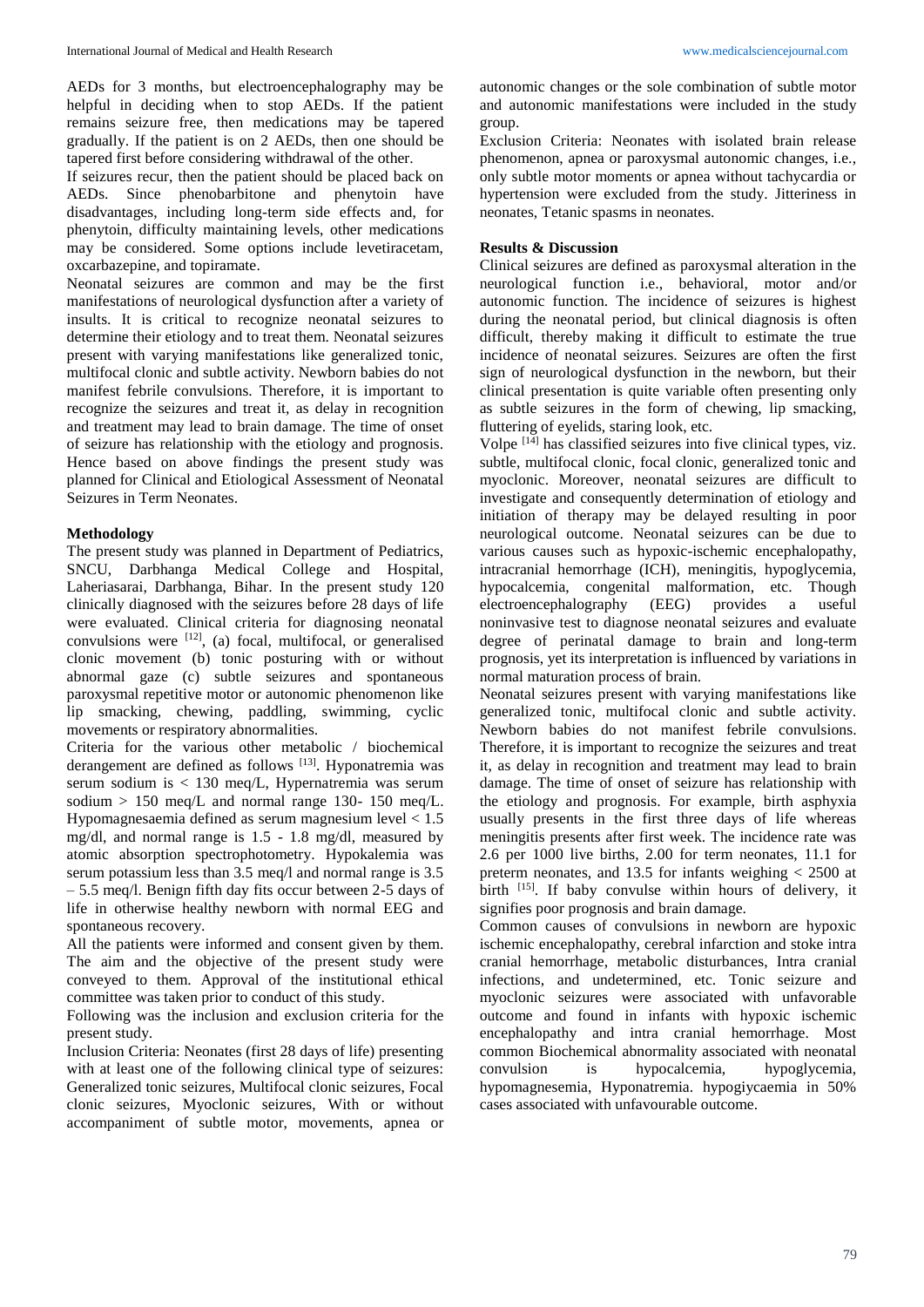| <b>Parameters</b>        | <b>No. of Cases</b> |  |
|--------------------------|---------------------|--|
| Sex                      |                     |  |
| Males                    | 63                  |  |
| Females                  | 57                  |  |
| <b>Onset of Seizures</b> |                     |  |
| Day of life              | No. Of cases        |  |
|                          | 39                  |  |
| 2                        | 28                  |  |
| 3                        | 15                  |  |
|                          | 10                  |  |
| 5                        | Δ                   |  |
| б                        | 10                  |  |
|                          | 10                  |  |
| > 8                      |                     |  |
| Total                    | 120                 |  |

#### **Table 1:** Basic Detail

### **Table 2:** Type of Seizures

| <b>Type of Seizures</b>                        | <b>No. of Cases</b> |
|------------------------------------------------|---------------------|
| Focal clonic                                   |                     |
| Subtle                                         | 35                  |
| Myoclonic                                      | 20                  |
| Focal tonic                                    | 12                  |
| <b>GTCS:</b> Generalized clonic tonic seizures |                     |
| Multi Focal                                    |                     |
| Total                                          |                     |

#### **Table 3:** Aetiology

| <b>Aetiology</b>               | <b>No. of Cases</b> |
|--------------------------------|---------------------|
| <b>HIE</b>                     | 48                  |
| Sepsis                         | 27                  |
| Hypocalcaemia                  | 16                  |
| Hypoglycaemia                  |                     |
| Hypomagnesemia                 |                     |
| Intracranial Haemorrhage       |                     |
| Hyperbilirubinemia Kernicterus |                     |
| Brain malformation             |                     |
| Drug withdrawal                |                     |
| Total                          | 120                 |

The data appear to indicate that much caution should be used in attributing an epileptic origin to many subtle clinical phenomenon, particularly in full-term infant and particularly if these phenomenon are the only manifestation of seizure in the infant. Although apnea has been demonstrated as a seizure manifestation in the premature newborn, vast majority are nonepileptic in origin.

Lakhra Mahaveer *et al*., [16] also reported that subtle seizures were the commonest. But in a study of neonatal seizures by Soni Arun *et al*., generalized tonic seizure was commonest type of seizure, followed by subtle seizures. In contrary to older children and adults, neonates present with subtle and generalized tonic seizures more commonly because of immaturity of central nervous system and more mature limbic system compared to other parts of CNS in neonates [17]. Subtle seizures are difficult to recognize and also difficult to interpret, as they may be normal neonatal activity and one should be careful in assigning subtle movements as seizures in neonates [18].

Ajay kumar *et al* in his study on clinico-etiological and EEG profile of neonatal seizures has found out the overall incidence to be 11.7/1000 live births with majority being in preterm babies (6.14%) compared to term babies (0.69%) <sup>[19]</sup>. According to a study conducted by Yadav *et al.* <sup>[20]</sup> in Uttar Pradesh, cumulative frequency of neonatal convulsion

was 5.52% whereas similar study by Aziz *et al* has found out the cumulative frequency being 3.9% <sup>[21]</sup>.

However, the incidence of neonatal seizures is more common in preterm than term babies and much more common in very low birth weight babies which was supported by various studies. In a study by Ronen *et al* and Gabriel *et al.* <sup>[22]</sup>, they observed Clinical neonatal seizures occur 6 times more often in preterm infants than in term infant and Scher and Aso *Et al* in their study also has found the relative incidence is higher in premature infants less than 30 weeks gestation, occurring in 3.9% of these neonates compared with 1.5% of older infants.

Recognition of etiology is often helpful in prognosis and treatment. Studies suggest that neonatal seizures and their etiology have a significant impact on the developing brain; however, in clinical practice at neonatal intensive care units (ICU), in developing countries where synchronised video-EEG monitoring is practically non-existent, clinical observation becomes the key to the diagnosis.

These transient abnormalities are easily treatable when identified early and are associated with good prognosis. Hence biochemical work up should be done in all neonates with seizures and should be included as the first line of investigations in all cases. Early correction of these biochemical abnormalities help in preventing the further occurrence of seizures and also helps in avoiding over use of anticonvulsants which may be unnecessary in some cases. Further early correction of these metabolic disturbances improves the prognosis and outcome of the neonate and also prevent the long-term neurological sequelae associated with it.

In our study, we have identified neonatal seizures based on clinical criteria alone. In our setup where continuous video EEG monitoring is not available, which is necessary for confirming abnormal electroencephalogram discharge, there may be chances that we could have missed the electrographic seizures, so that the real magnitude of neonatal seizures is not known. Moreover, there may be overdiagnosis or underdiagnosis of cases based on interobserver variation and lack of continuous in-function cerebral monitor.

## **Conclusion**

The data generated from the present study concludes that perinatal asphyxia is the most common cause of neonatal seizures among term neonates in our setup. The other causes followed in order are metabolic (hypoglycaemia,